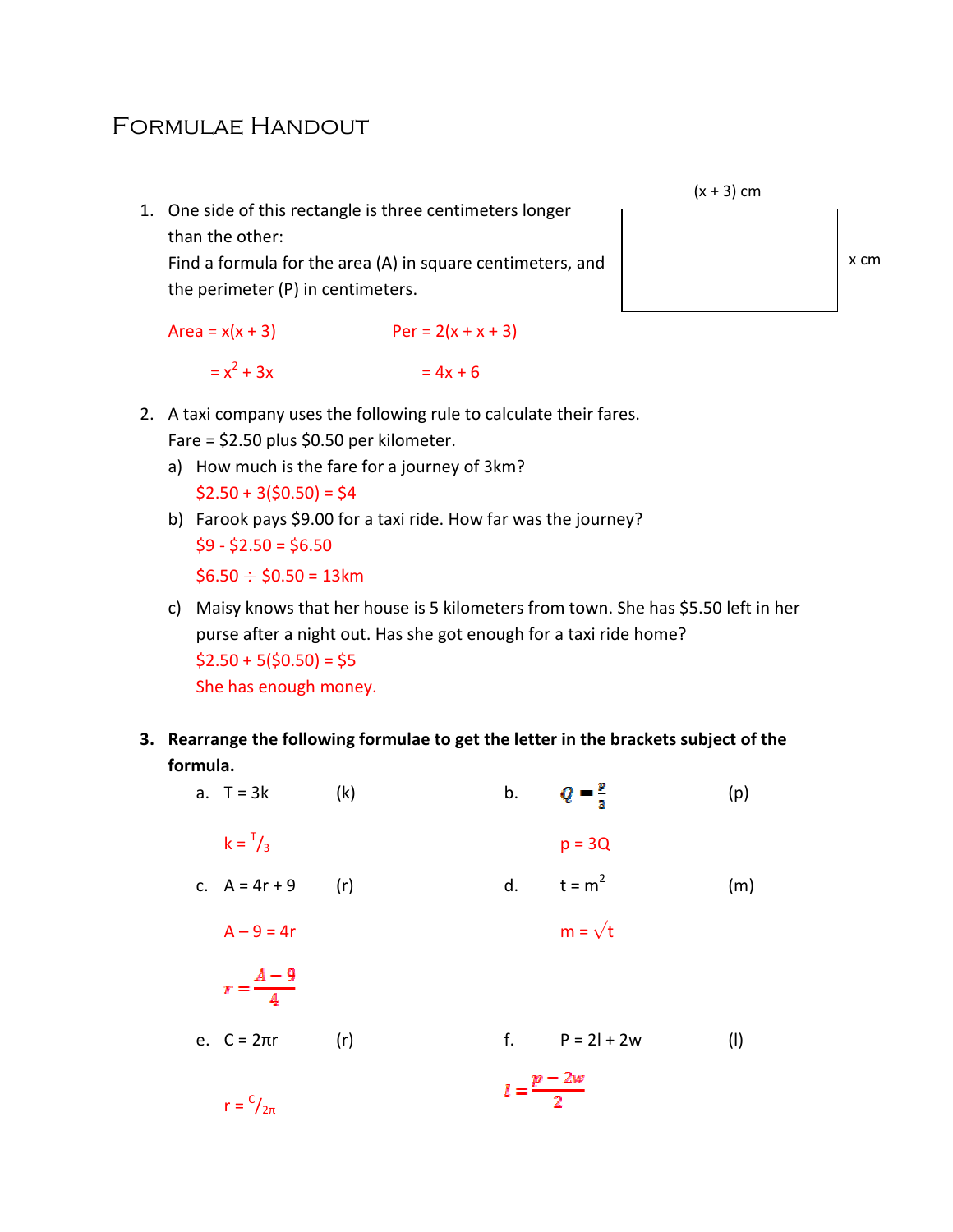g. 
$$
m = p^2 + 2
$$
 (p)   
h.  $A = \frac{1}{4}\pi d^2$  (d)  
  
 $d = \sqrt{\frac{4A}{\pi}}$   
i.  $W = 3n + t$  (n)   
j.  $T = 5r^2$  (r)

 $r = \sqrt{\frac{T}{5}}$ 

$$
n=\frac{W-t}{3}
$$

$$
a^2 + b^2 = c^2
$$
  
a. Find *a* if *b* = 6.0 and *c* = 6.5  
a = 2.5

b. Make  $a$  the subject  $a = \sqrt{(c^2 - b^2)}$ 

$$
5. \quad a = \frac{b+2}{c}
$$

 $\overline{4}$ .

- a. Make *b* the subject  $ac - 2 = b$
- b. Make c the subject

$$
c=\frac{b-2}{a}
$$

$$
6. \quad d = \frac{12}{1+\sqrt{a}}
$$

Make e the subject

d 
$$
(1 + \sqrt{e}) = 12
$$

 $d + d√e = 12$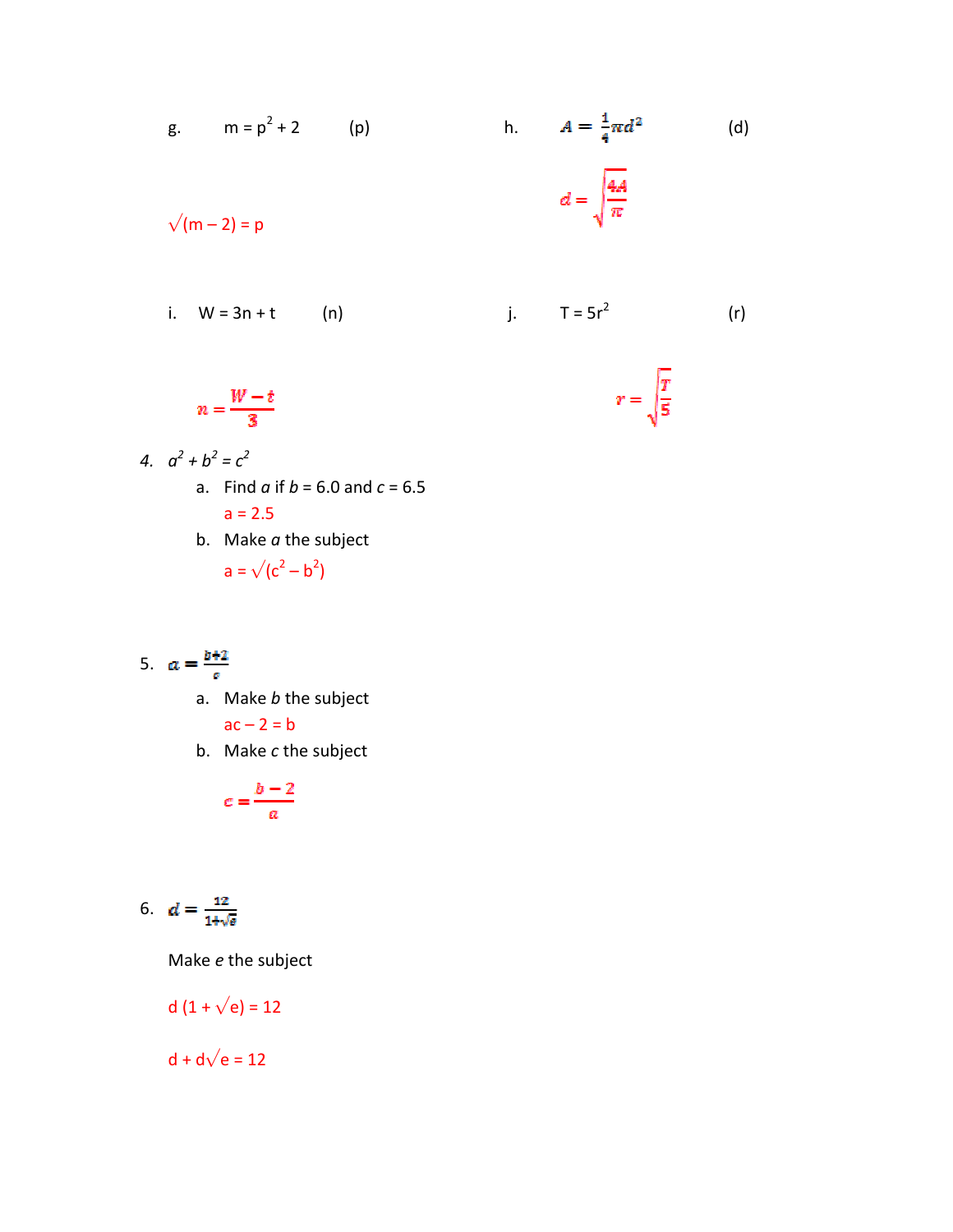$$
\sqrt{e} = \frac{12 - d}{d}
$$

$$
e = \left(\frac{12 - d}{d}\right)^2
$$

d  $\sqrt{e}$ = 12 – d

7. 
$$
T = 2\pi \sqrt{\frac{L}{c}}
$$
  
a. Make *L* the subject

$$
\frac{T}{2\pi} = \sqrt{\frac{L}{G}}
$$

$$
\left(\frac{T}{2\pi}\right)^2 = \frac{L}{G}
$$

$$
G\left(\frac{T}{2\pi}\right)^2 = L
$$
  
b. Show that  $G = L\left(\frac{2\pi}{T}\right)^2$ 

$$
G = \frac{L}{\left(\frac{T}{2\pi}\right)^2}
$$

$$
G = L\left(\frac{2\pi}{T}\right)^2
$$

8. 
$$
D = \pi R^2 - \pi r^2
$$

a. Make  $R$  the subject  $D + \pi r^2 = \pi R^2$ 

$$
\sqrt{\frac{D + \pi r^2}{\pi}} = R
$$